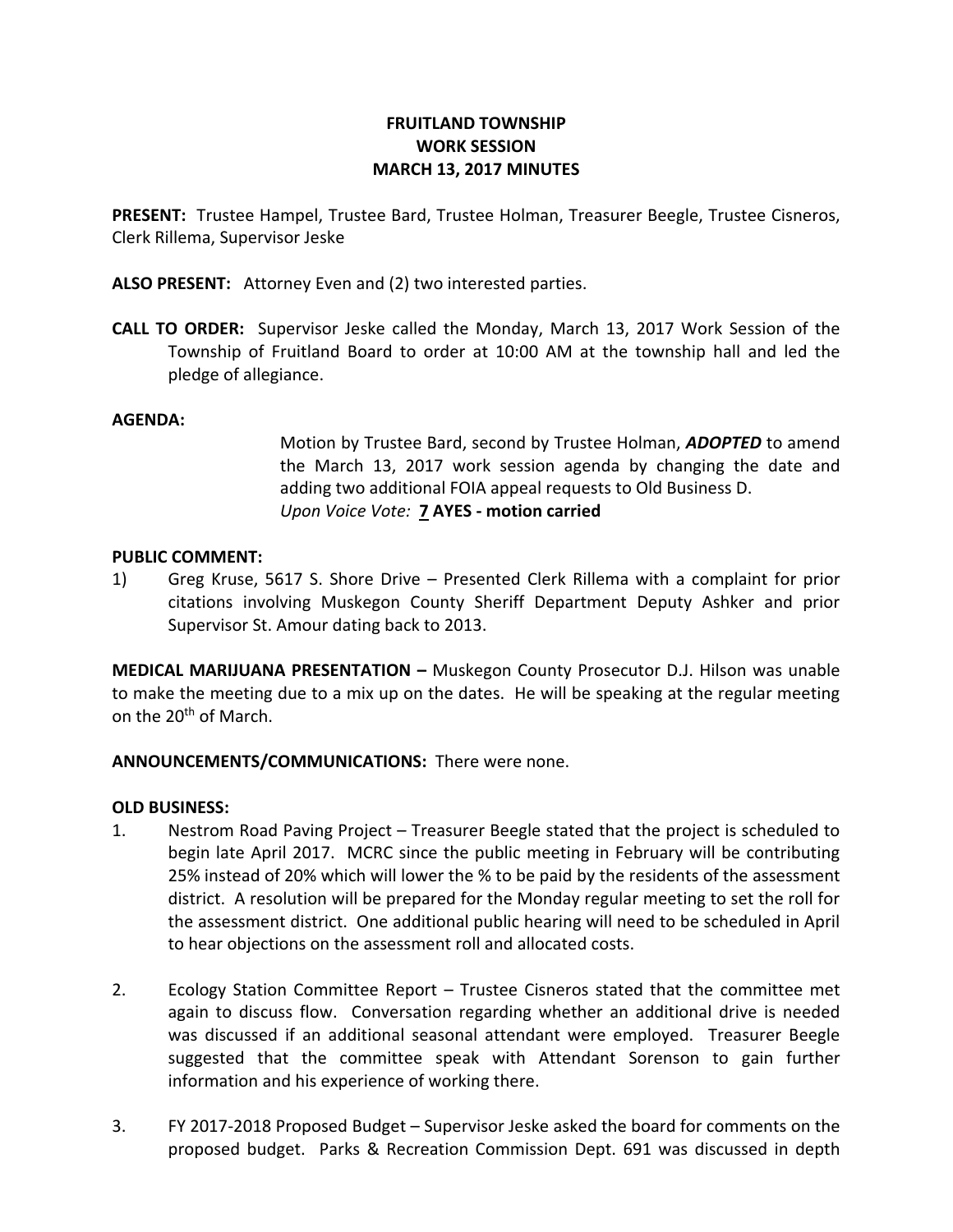with concerns about supporting the Sports-n-Shorts program which has been declining over the last few years in participants and the proposed Capital Projects presented to us by the Parks & Recreation Commission last work session. Parks & Recreation Chair Knopf was present and discussed the commission's requests for projects. Supervisor Jeske polled the board for continued support to the Sports-n-Shorts program which failed. Supervisor Jeske will contact White Lake Community Education regarding our decision to drop the program. Discussion on the Repairs and Maintenance will be increased due to withdrawing from Sports-n-Shorts by \$400.00. Supervisor Jeske also polled the board about the proposed disc golf course at Nestrom Park – Four of the seven were in agreement to keep it in the budget but with more information necessary before proceeding (potential agreement with the Whitehall Disc Golf Club, number of hours expected for leagues, maintenance fund and responsible party for monies collected from donation box). The Board of Trustees encouraged the Parks & Recreation Commission to focus on updating the playground equipment and the tennis courts at Nestrom Park for 2018/19. Discussion of the need for better communication was also encouraged between both boards.

### 4. Greg Kruse FOIA Appeal Requests –

Motion by Trustee Bard, second by Trustee Holman, *ADOPTED,* to deny Mr. Kruse of his FOIA appeal request dated February 22, 2017 stating the Coordinator was ignoring policies and guidelines adopted July 1, 2015 as two responses were emailed to Mr. Kruse. The first response emailed on November 14, 2016 stating that because he had outstanding FOIA fees he would need to advise how he was going to resolve those prior to receiving his latest request and the second email was dated November 21, 2016 for permission to inspect the same documents in person – no response was received from him on either. *Upon Voice Vote:* **7 AYES - motion carried**

Motion by Trustee Bard, second by Trustee Holman, to deny Mr. Kruse of his FOIA Appeal for 4058 W. Michillinda Road dated March 7, 2017 stating that the Coordinator has chosen not to furnish requested binding document as Clerk Rillema scheduled a time for Mr. Kruse to review the file on March 7, 2017 in which an additional signed document by Building Official Rod Siegel does not exist after December 17, 2017.

*Upon Voice Vote:* **7 AYES – motion carried**

Motion by Trustee Bard, second by Trustee Holman, to deny Mr. Kruse of his FOIA Appeal for 1424 Duck Lake Road dated March 7, 2017 stating that the report does not contain requested IPMC required inspection report as Building Official Chris Hall prepared a written document dated December 28, 2016 to Supervisor Jeske with his findings. Building Official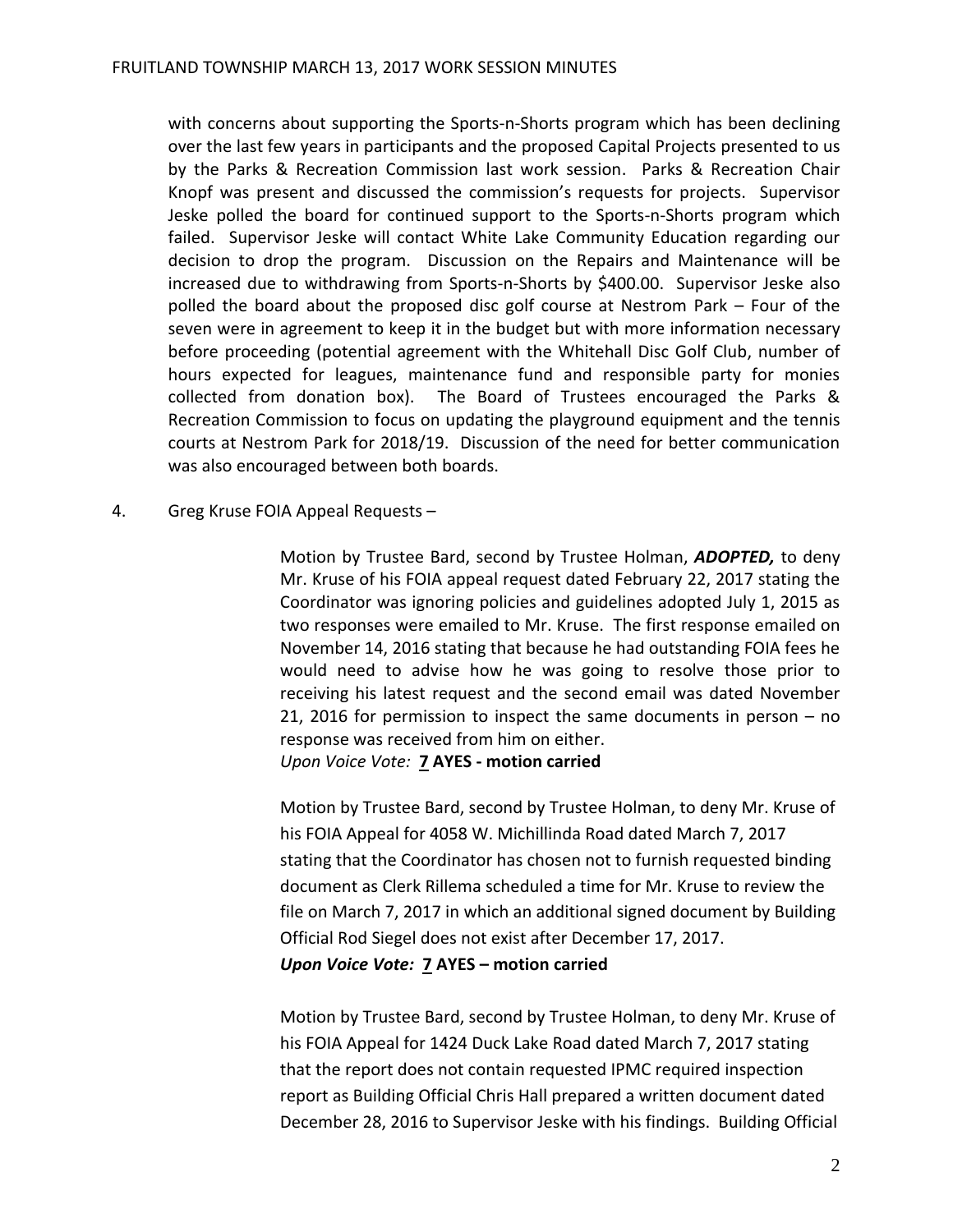Hall had in his possession the written inspection form he completed on his inspection in which he emailed to Clerk Rillema on March 7, 2017 to put in the file. A scan was emailed to Mr. Kruse for his review. *Upon Voice Vote:* **7 AYES – motion carried**

## **NEW BUSINESS:**

- 1. 2017 Road Brine (Muskegon County & D&B Brine, Inc.) Supervisor Jeske stated that in recent years, D&B Brine completed the brining for the township and the board had opted out of the Muskegon County Road Commission. The board would like to continue with D&B Brine at a cost of \$420.00 per mile and opt out of the MCRC Local Road Brining Program at a cost of \$737.50 per mile.
- 2. 2017 Local Road Project Contract Supervisor Jeske received the 2017 road improvement contracts for Worden Road (between Tyler & McMillan Road) and Riley Thompson Road (between Whitehall Road & Gibson Road) for dura patching, hot patching, intermittent ditching, berm removal, shoulder work, sweeping, wedge, chip seal, fog seal and overlay at a total cost to the township of \$56,173.09 which is 50% of the total cost of \$112,346.
- 3. PINS Agreement Analysis Supervisor Jeske and Clerk Rillema met with Sheriff Poulin to discuss the 2017/18 PINS agreement. A new vehicle is scheduled to be leased this year for our officer. We will be receiving an increase of approximately \$4000.00 in our contract for this fiscal year. Attorney Even was asked to review and make language changes in the Indemnity and Liability Insurance section of the contract.
- 4. Township Hall Cleaning Estimates (Hires Cleaning & Batka's Cleaning Services') Supervisor Jeske received three quotes for cleaning of the township hall and offices. Two of the three were \$70.00 per cleaning and the third was \$150.00 per cleaning. The office staff has noticed some complacency in the cleaning and is willing to try a new cleaning service.

# **BOARD COMMENTS/DISCUSSION:**

Supervisor Jeske received an anonymous complaint regarding the yard waste on property lines between 5617 & 5601 S. Shore Drive. Clerk Rillema and Attorney Even explained a past court hearing on this same issue and results from same. Unfortunately, the township cannot do anything about the yard waste/stick fence as it is considered grandfathered. Trustee Holman provided an overview of the last planning commission meeting. Parcel number 61-06-013-100- 0008-00, 5333 Scenic Drive, Applicant William Josephson on behalf of owner Dennis Hughes DBA White Duck Market, requested a Site Plan Review according to Article XV Site Plan Review, to construct an addition to existing building for storage in the Neighborhood Commercial District. The site plan was approved by the Commission. Treasurer Beegle reported that 96% of taxes have been collected and settlement with the County has been balanced for 2016. Clerk Rillema stated that Fruitland Township was granted the order on March 3, 2017 by Circuit Court Judge Annette R. Smedley to go onto 4790 Bard Road for the purpose of abating the public nuisance that exists on the Property and to demolish the building and/or structure, haul away